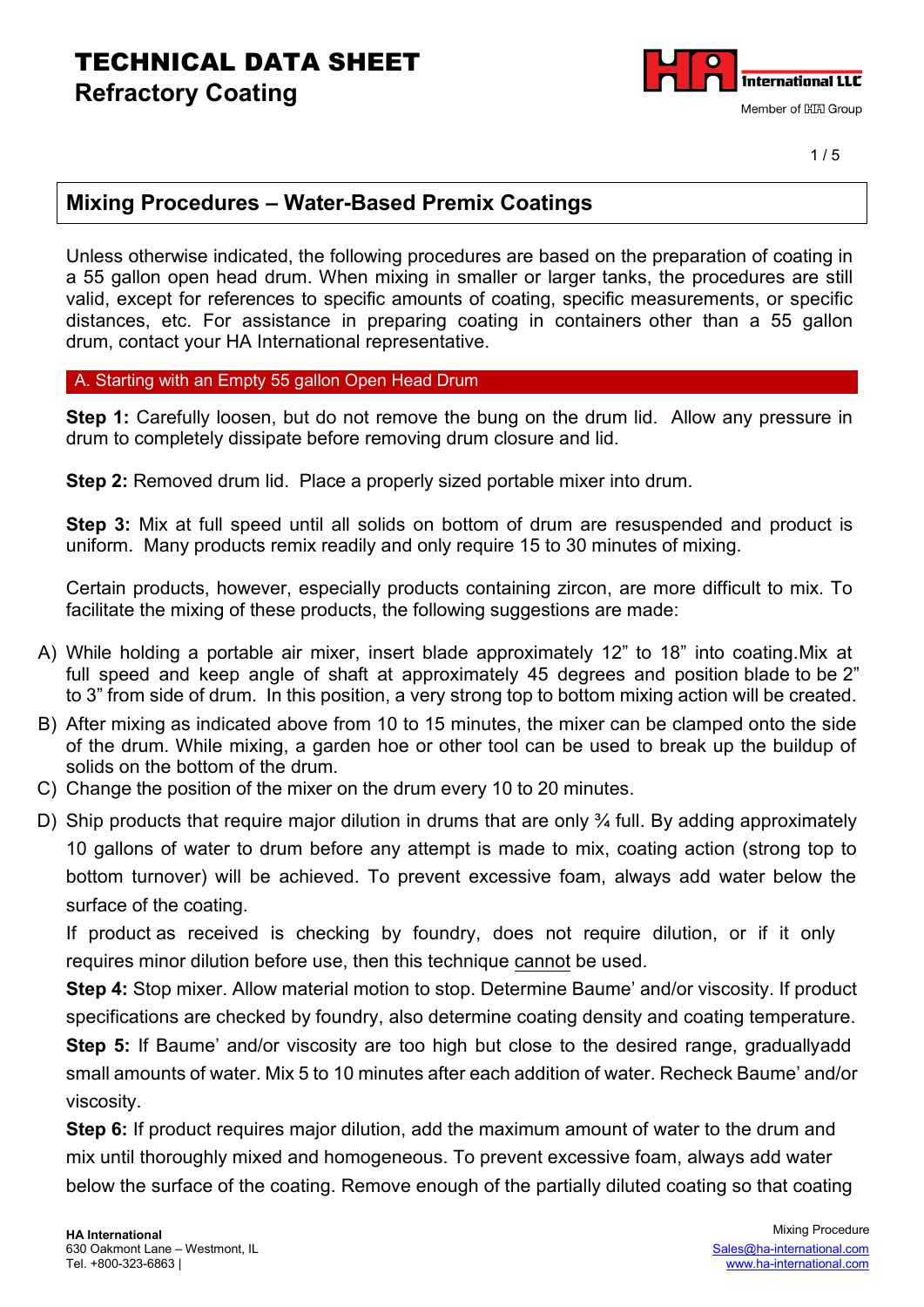

2 / 5

remaining in drum can be diluted to desired Baume' or viscosity. While mixing,gradually add water until coating is slightly higher than desired Baume' or viscosity.

**Step 7:** Repeat step 5 until coating is within desired Baume' and viscosity range.

**Step 8:** When coating properties are within desired range, mix an additional 15 minutes. Recheck Baume' and viscosity.

**Step 9:** When desired Baume' and viscosity range is definitely established, mixing intensity should be reduced to a gentle roll and coating is ready to be used.

**Step 10:** When coating is ready to be used, HA International recommends that the time, Baume', viscosity, coating density, and coating temperature be determined and that the data be recorded.

**Step 11:** The Baume', viscosity, coating density, and coating temperature should be checked at least once and preferably twice per shift. Changes in these properties will indicate a potential problem before it becomes serious and results in scrapped castings.

**Step 12:** The partially diluted coating removed from the drum in Step 6 can also be diluted to the desired Baume' and viscosity, can also be used to increase or maintain Baume' and viscosity of coating in mixing drum, dip tanks or spray tanks, or can be accumulated until there is enough material to yield a full drum of diluted coating.

B. Adding Slurry to Cental Mixing Tank (Starting with an Empty Tank)

**Step 1:** Calculate (If not known) the working capacity of tank.

**Step 2:** Calculate how many gallons of water and how many drums of product are required to fill tank to its working capacity. For assistance in this calculation, contact your HA International representative.

**Step 3:** To simplify the mixing procedure, attempt to only add the entire contents of a full drum to the mixing tank. If necessary, adjust the volume of diluted coating in tank so only full drums of product have to be added. If the entire contents of a full drum cannot be added, the product must be thoroughly mixed in a the shipping drum before any portion of the drum can be added to the mixing tank.

**Step 4:** Starting with a clean tank, fill it with approximately ½ the calculated amount of water. If this amount of water does not cover mixing blade, add additional water until blade is covered.

**Step 5:** Carefully loosen, but do not remove the bung on the drum lid. Allow any pressure in drum to completely dissipate before removing drum closure and lid.

**Step 6:** Start mixer at moderate speed. Add the entire contents of the number of full drums calculated in Step 2. Rinse out drums with a small amount of water and add water to mixing tank.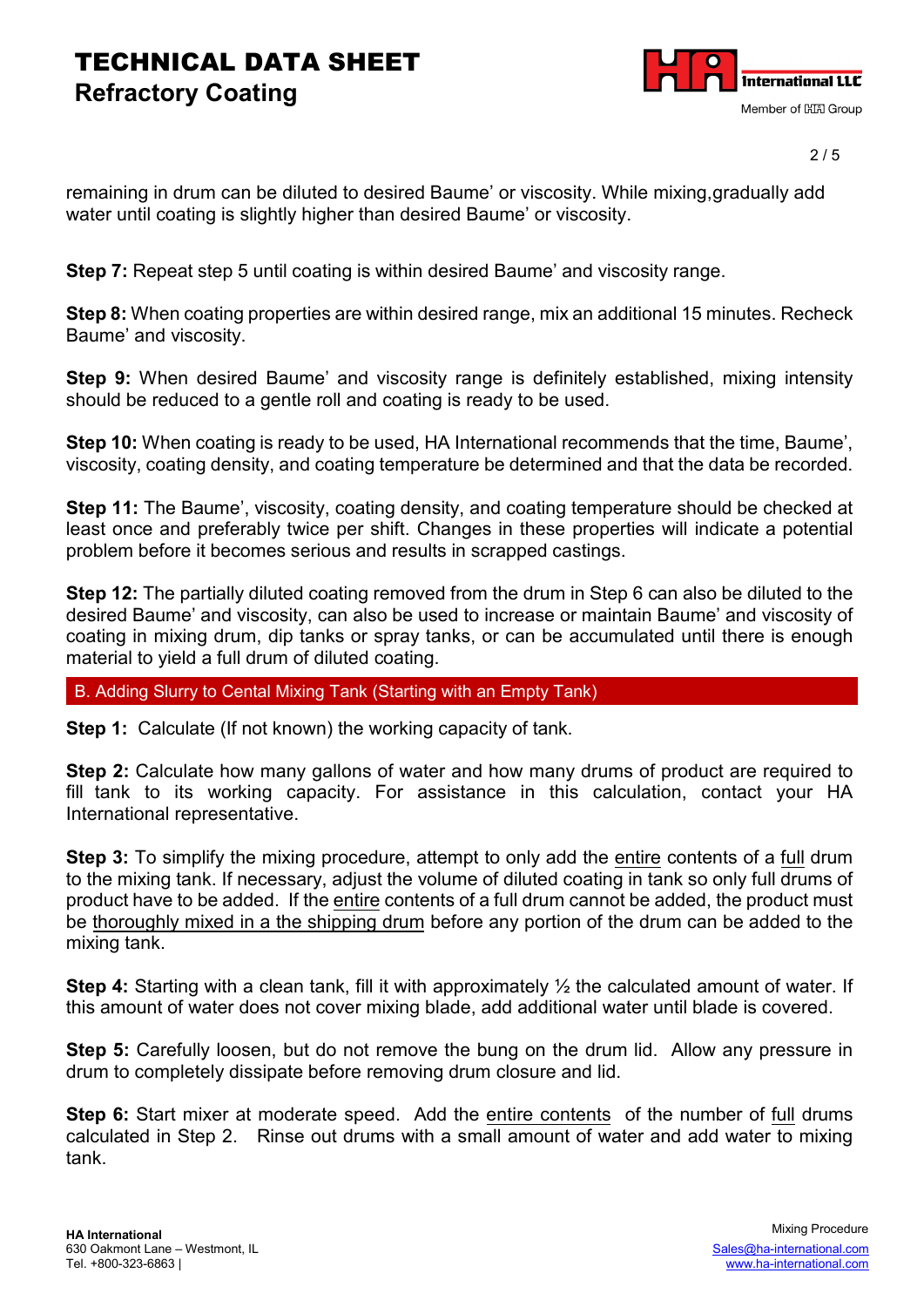

3 / 5

**Step 7:** If necessary to use only a portion of a full drum, the entire drum must be thoroughly mixed and all solids on bottom of drum must be resuspended. Add the required amount of product to mixing tank.

**Step 8:** As mixture thickens, increase mixing speed. Mix at highest possible speed without forming a major vortex. A slight vortex is acceptable. If mixture becomes too thick for mixer, add moderate amounts (1-5 gallons) of water until mixing motion is regained.

**Step 9:** Mix 15 to 30 minutes or until all slurry is dispersed.

**Step 10:** Reduce mixer speed. Gradually add approximately 90% of remaining amount of calculated dilution water.

**Step 11:** Again adjust mixer speed until only a slight or no vortex is obtained. Mix 15 to 30 minutes. Check Baume' and/or viscosity. Baume' and viscosity should be slightly higher than desired.

**Step 12:** Gradually add small amount of water in 1 to 2 gallon increments. Mix 5 to 10 minutes and recheck Baume' and/or viscosity.

**Step 13:** Repeat Step 12 until coating is within desired Baume' and viscosity range.

**Step 14:** When coating properties are within desired range, mix an additional 15 minutes.

**Step 15:** When desired Baume' and viscosity range is definitely established, reduce mixing intensity to a gentle roll. Coating is now ready to be used.

**Step 16:** When coating is ready to be used, HA International recommends that the time, Baume', viscosity, coating density, and coating temperature be determined and that the data be recorded.

**Step 17:** The Baume', viscosity, coating density, and coating temperature should be checked at least once and preferably twice per shift. Changes in these properties will indicate a potential problem before it becomes serious and results in scrapped castings.

C. Adding Slurry to Central Mixxing Tank Which Already Contains Coating

**Step 1:** Do not allow coating level in tank to become less than 6" above mixing blade. Increase mixing speed until a slight vortex is formed. At this stage of coating preparation, aslight vortex is desirable.

**Step 2:** Carefully loosen, but do not remove the bung on drum lid. Allow any pressure in drum to completely dissipate before removing drum closure and lid.

**Step 3:** To simplify the mixing procedure, attempt to only add the entire contents of a full drum to the mixing tank. If necessary, adjust the volume of diluted coating in tank so only full drums of product have to be added. If the entire contents of a full drum cannot be added, the product must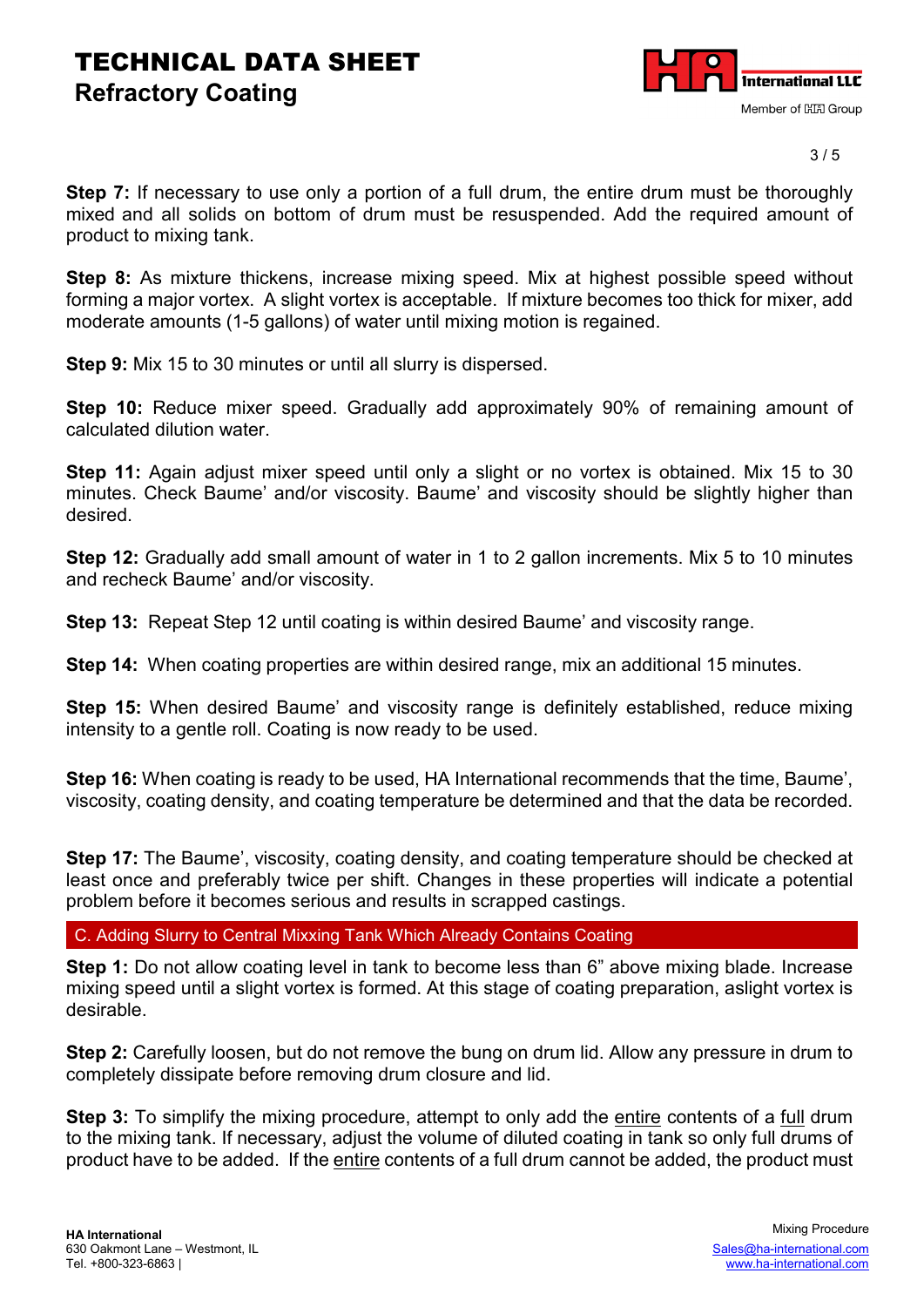

4 / 5

be thoroughly mixed in the shipping drum before any portion of the drum can be added to the mixing tank.

**Step 4:** Add the entire contents of full drums of product until coating becomes a medium to high viscosity slurry.

**Step 5:** If necessary to use only a portion of a full drum, the entire drum must be thoroughly mixed and all solids on bottom of drum must be resuspended. Add the required amount of product to mixing tank.

**Step 6:** As mixture thickens, increase mixing speed. Mix at highest possible speed without forming a major vortex. A slight vortex is acceptable. If mixture becomes too thick for mixer, add moderate amounts (1-5 gallons) of water until mixing motion is regained.

**Step 7:** Mix 15 to 30 minutes or until all slurry is dispersed.

**Step 8:** Calculate how many gallons of water are required to dilute a drum of product to the approximate working Baume' and viscosity.

**Step 9:** Reduce mixing speed. For each full drum of product added to mixing tank in Step4, add approximately 90% of the calculated amount of water required for dilution.

**Step 10:** Again, adjust mixer speed until only a slight or no vortex is obtained. Mix 15 to 30 minutes. Check Baume' and viscosity. Baume' and viscosity should be slightly higher than desired.

**Step 11:** Gradually add small amount of water in 1 to 2 gallon increments. Mix 5 to 10 minutes and recheck Baume' and/or viscosity.

**Step 12:** Repeat Step 11 until coating is within desired Baume' and viscosity range.

**Step 13:** When coating properties are within desired range, mix an additional 15 minutes.

**Step 14:** When desired Baume' and viscosity range is definitely established, reduce mixing intensity to a gentle roll. Coating is now ready to be used.

**Step 15:** When coating is ready to be used, HA International recommends that the time, Baume', viscosity, coating density, and coating temperature be determined and that the data be recorded.

**Step 16:** The Baume', viscosity, coating density, and coating temperature should be checked at least once and preferably twice per shift. Changes in these properties will indicate a potential problem before it becomes serious and results in scrapped castings.